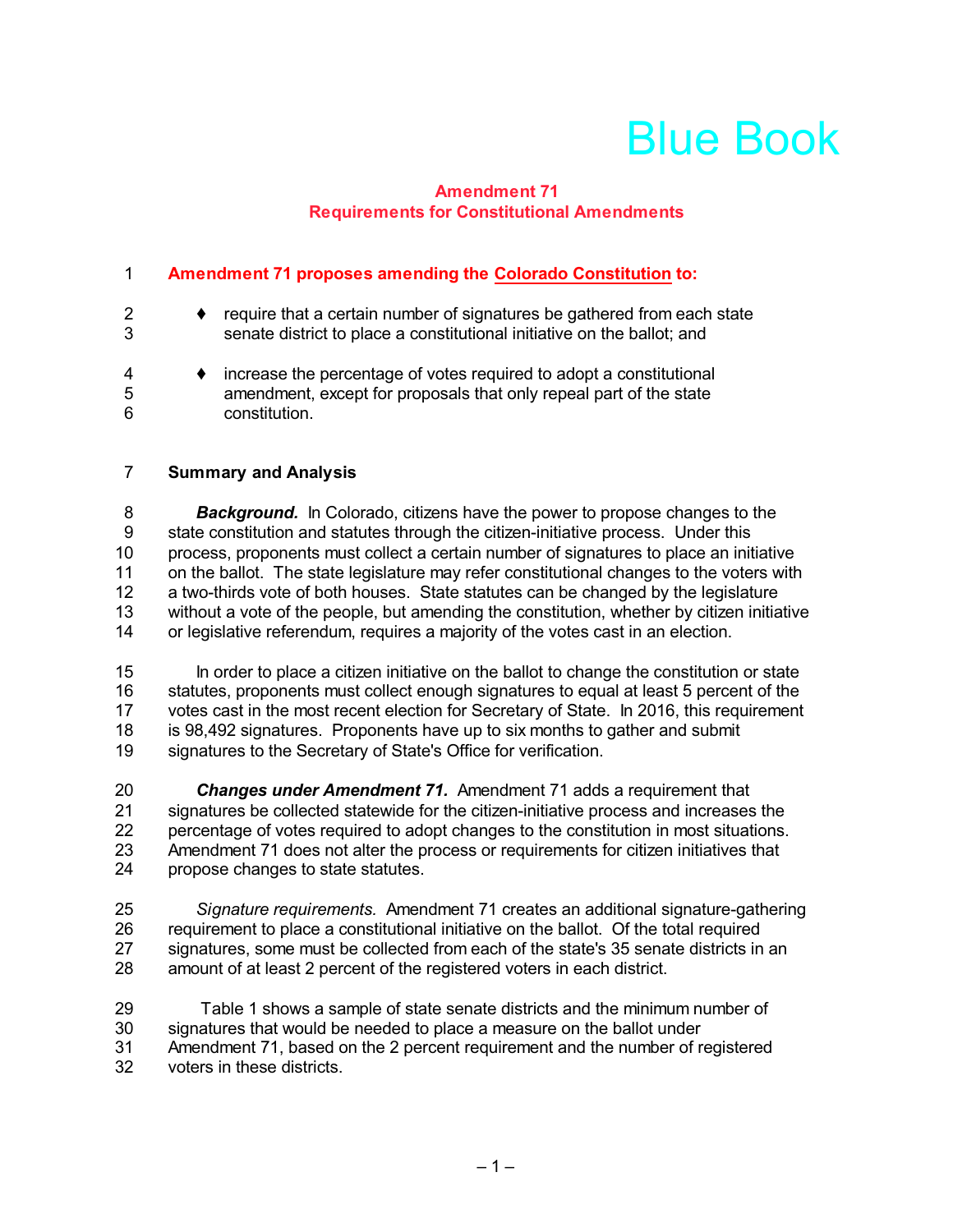## Blue Book

- 
- **Table 1. Sample Signature Collection Requirements Under Amendment 71, as of May 1, 2016**

| 3<br>4<br>5 | <b>State Senate</b><br><b>District</b> | Location                                    | Number of<br><b>Registered</b><br><b>Voters</b> | 2 Percent of<br><b>Registered</b><br><b>Voters</b> |
|-------------|----------------------------------------|---------------------------------------------|-------------------------------------------------|----------------------------------------------------|
| 6           | District 1                             | 11 counties in northeast Colorado           | 90,983                                          | 1,820                                              |
|             | District 7                             | Mesa County                                 | 110,167                                         | 2,203                                              |
| 8           | District 20                            | a portion of Jefferson County               | 118,644                                         | 2,373                                              |
| 9           | District 29                            | a portion of Arapahoe County                | 82,963                                          | 1,659                                              |
| 10          | District 35                            | 16 counties in south and southeast Colorado | 88,962                                          | 1,779                                              |

*Source: Colorado Secretary of State's Office with Legislative Council Staff calculations*.

 *Percent of vote required to adopt changes to the constitution.* Under current law, changes to the constitution require a simple majority of all votes cast, or 50 percent plus one vote. Amendment 71 changes this requirement to 55 percent of all votes cast, except when a proposed amendment repeals rather than changes part of the

constitution, in which case a simple majority of votes is required.

*For information on those issue committees that support or oppose the measures on the ballot at the November 8, 2016, election, go to the Colorado Secretary of State's elections center web site hyperlink for ballot and initiative information:*

http://www.sos.state.co.us/pubs/elections/Initiatives/InitiativesHome.html

### **Arguments For**

 1) It should be difficult to change the constitution because it is a foundational document for the state. Because the current requirements for proposing and adopting constitutional and statutory amendments are the same, the constitution has seen the addition of detailed provisions that cannot be changed without an election. Amendment 71 is expected to encourage citizen-initiated changes to law in statute by making it harder to amend the constitution. Statutory changes allow the legislature to 24 react when laws require clarification or when problems or unforeseen circumstances<br>25 arise. arise.

 2) Requiring that signatures for constitutional initiatives be gathered from each 27 state senate district ensures that citizens from across the state have a say in which measures are placed on the ballot. Due to the relative ease of collecting signatures in heavily populated urban areas compared to sparsely populated rural areas, rural citizens currently have a limited voice in determining which issues appear on the ballot.